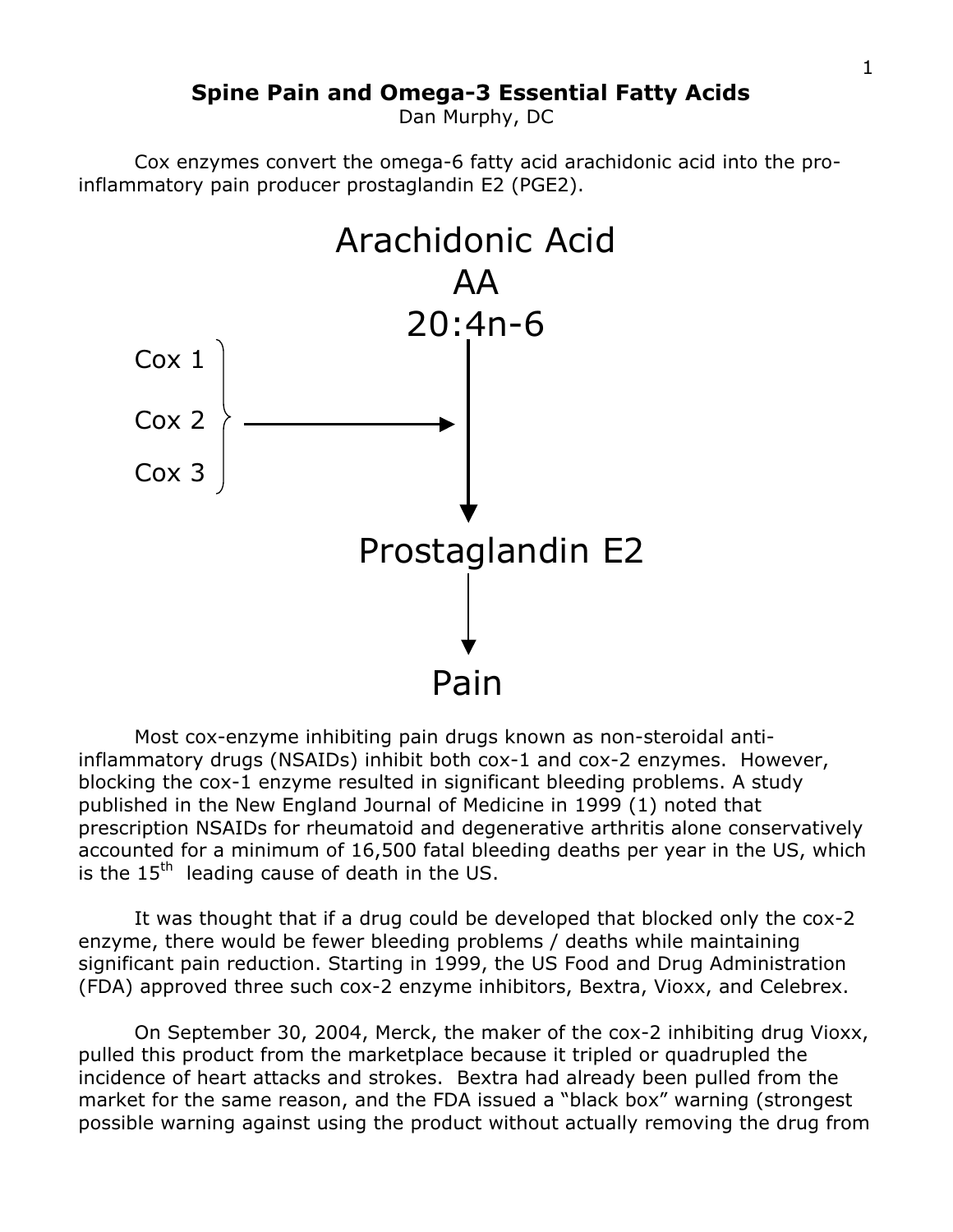the marketplace) against the drug Celebrex. Published accounts suggest that the drug Vioxx resulted in 56,000 fatal heart attacks / strokes in the 5 years it was on the market (see reference #2 for review).

The scrutiny concerning the dangers of the cox-2 enzyme inhibiting drugs expanded to all NSAIDs, including those sold over-the-counter. An article published in 2005 notes (3):

## **More Pain Relievers Called Into Question Study Stirs Concern About Heart Safety of Over-Counter Drugs**

#### **Associated Press April 19, 2005 By Marilynn Marchione**

**"With prescription drugs Vioxx and Bextra already pulled from the market, a study has raised disturbing questions about the heart safety of over-the-counter pain relievers such as Advil, Motrin and Aleve."**

**Those taking the "drugs for at least 6 months had twice the risk of dying of a heart attack, stroke or other heart-related problem."**

**The study was released at an American Association for Cancer Research conference in Anaheim.**

**"The findings add to the suspicion that the heart risk extends beyond the so-called COX-2 drugs – Bextra, Vioxx and Celebrex – to the larger family of medications known as non-steroidal anti-inflammatory drugs, or NSAIDs, which include naproxen, ibuprofen and virtually all other overthe-counter pain relievers."**

**"'To the best of our knowledge, these are the first data to support putting a [black] box warning on NSAIDs, not just COX-2s' said Dr. Andrew Dannenberg, a Cornell University scientist who helped do the study."**

**"The NSAID users were dying at twice the rate of the others from heart related problems."**

**"Risk was highest among ibuprofen users who were nearly three times more likely to die of cardiovascular disease than non NSAID users."**

It is clear, that a non-drug approach to pain management is imperative. Dr. Joseph Maroon, neurosurgeon and specialist in degenerative spine disease at the University of Pittsburgh reported on such a non-drug alternative to the treatment of chronic spine pain on April  $19<sup>th</sup>$  at the 73<sup>rd</sup> meeting of the American Association of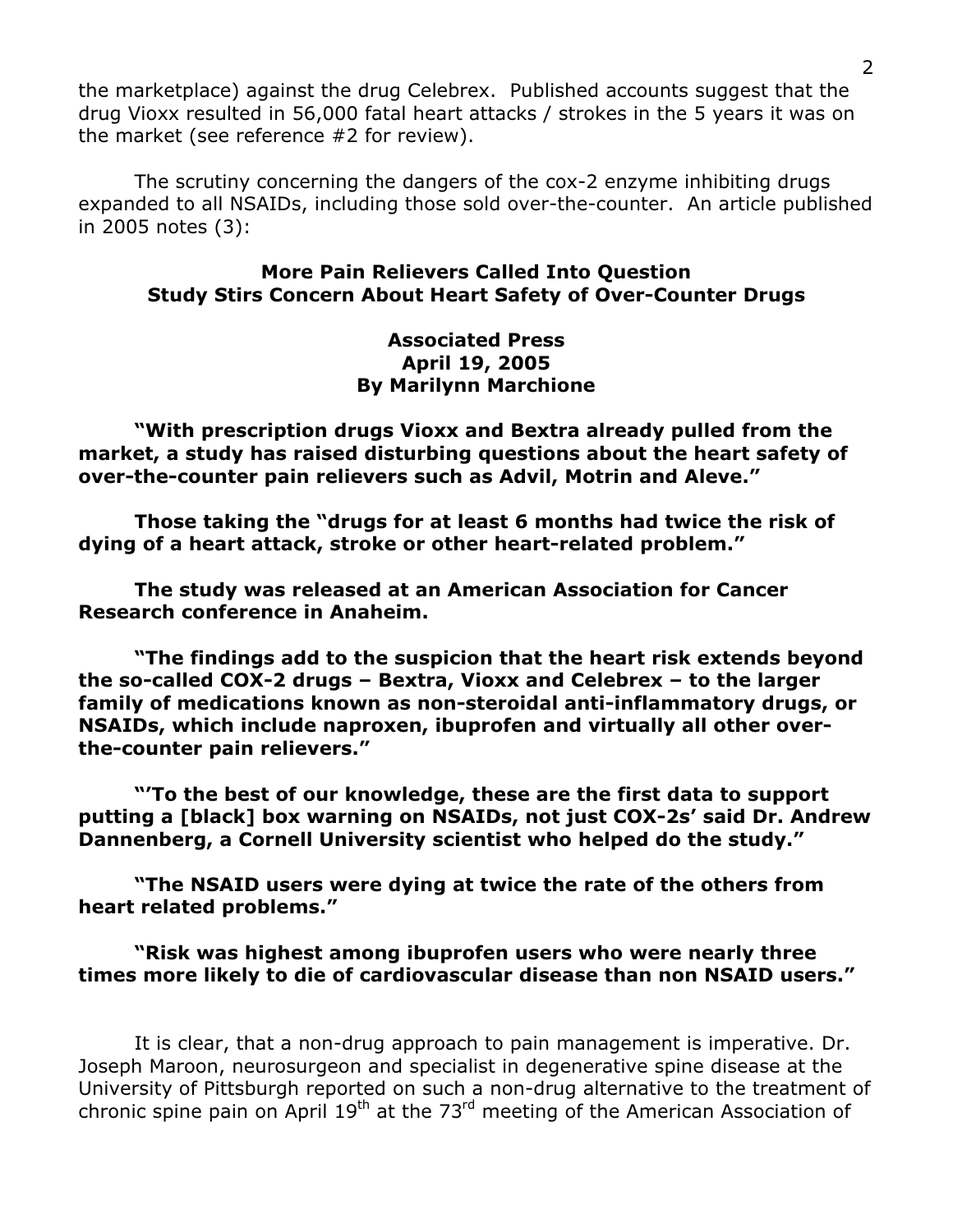Neurological Surgeons. A review of his research was published the following day, and notes (4):

# **American Association of Neurological Surgeons: High-Dose Omega-3 Oils used to Treat Non-Surgical Neck and Back Pain**

# **Doctors Guide, April 20, 2005 By Cameron Johnston**

**"Investigators at the University of Pittsburgh have treated chronic pain patients with high doses of omega-3 fatty acids – the ingredient found in many cold-water fish species such as salmon."**

**"The researchers say their findings suggest that this could be the answer to the adverse effects seen with nonsteroidal anti-inflammatory drugs (NSAIDs), including cyclooxygenase (COX)-2 inhibitors, which have been associated with potentially catastrophic adverse effects."**

**Patients who took high doses of omega-3 oils were impressed enough with the outcomes that they chose to continue using the oils and forego the use of NSAIDs.**

**The 250 study patients suffered from chronic neck or back pain but were not surgical candidates, and they had been using daily doses of NSAIDs.**

**After 75 days of taking high doses of omega-3s, 59% had stopped taking prescription drugs for their pain.**

**"88% said they were pleased enough with the outcomes that they planned to continue using the fish oils."**

**"No significant adverse effects were reported."**

This omega-3 research by Dr Maroon was published in the medical journal Surgical Neurology in April 2006. Comments from the abstract include (5):

**Omega-3 fatty acids (fish oil) as an anti-inflammatory: an alternative to nonsteroidal anti-inflammatory drugs for discogenic pain**

**Department of Neurological Surgery, University of Pittsburgh Medical Center**

**The use of NSAIDs are associated with "extreme complications, including gastric ulcers, bleeding, myocardial infarction, and even deaths."**